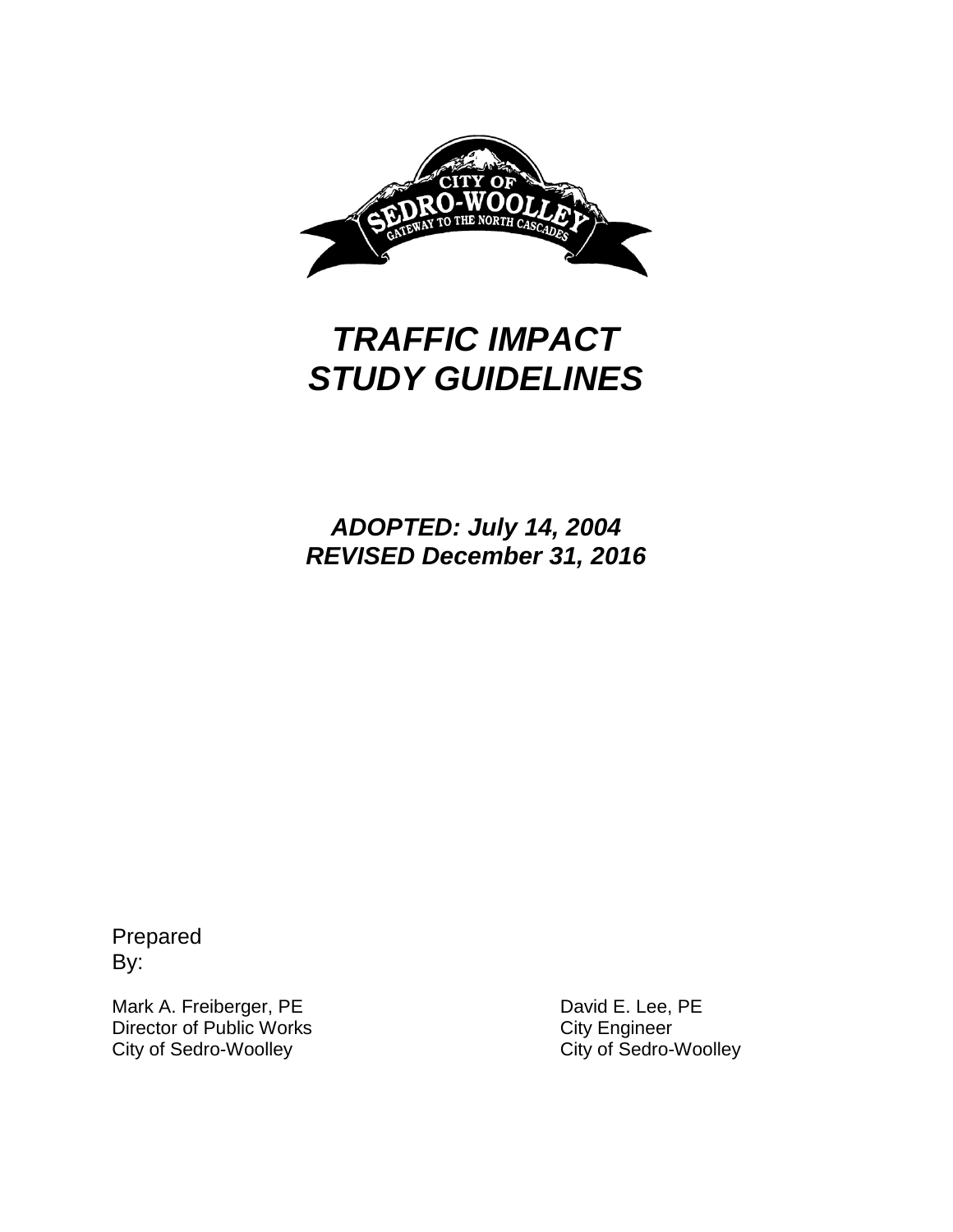## *Why a Traffic Impact Study Is Needed*

A Traffic Impact Study (TIS) is an important tool in the overall development planning process (residential, commercial, industrial, institutional, etc.). It provides information which identifies impacts of proposed developments on the existing, short range and long range roadway/circulation networks. It also provides a process for assuring transportation concurrency requirements are achieved, consistent with the City's Comprehensive Plan. It also identifies mitigation measures for the impacts identified.

The TIS shall be the responsibility of the applicant. The TIS shall be prepared in accordance with these Guidelines. All traffic studies must be prepared under the supervision of, and signed, stamped and dated by, a professional Civil Engineer registered in the State of Washington. The applicant will be required to submit five (2) copies of the TIS and one electronic copy in pdf format.

## *When Is a Traffic Impact Study Required*

Some development applications may require a Traffic Impact Study. A threshold should be established to ensure that projects which are anticipated to create traffic impacts will be required to mitigate those impacts, while those smaller projects in less congested areas are not unduly burdened with a requirement to perform a traffic study.

A TIS shall be required by the City for:

- 1. Projects which produce 50 peak hour (AM, PM, or Midday) two-way trips or more; or
- 2. Projects which produce 500 daily (24 hour) two-way trips or more; or
- 3. Expansion of an existing project may also be subject to a traffic study. When determining whether the project meets the threshold, trips from the existing land use should be included in the trips which are considered "produced" by the project.

If it is determined by the City that a TIS is required, a Scoping Meeting may be held with the applicant and the City Engineer and/or Planner prior to initiation of the TIS. At this time:

- 1. Guidelines for the TIS shall be provided and discussed to ensure understanding by both the City and the Applicant;
- 2. The limits of the study area for the TIS shall be determined (The extent of the study area will be based on the location, size and potential impact of the proposed project.);
- 3. The locations for Average Daily Traffic Counts shall be identified;
- 4. All intersections to be evaluated will be identified;
- 5. Background projects and an annual growth rate to be included in No-Build Condition will be provided;
- 6. The Land Use Code used for trip generation and any adjustments will be approved;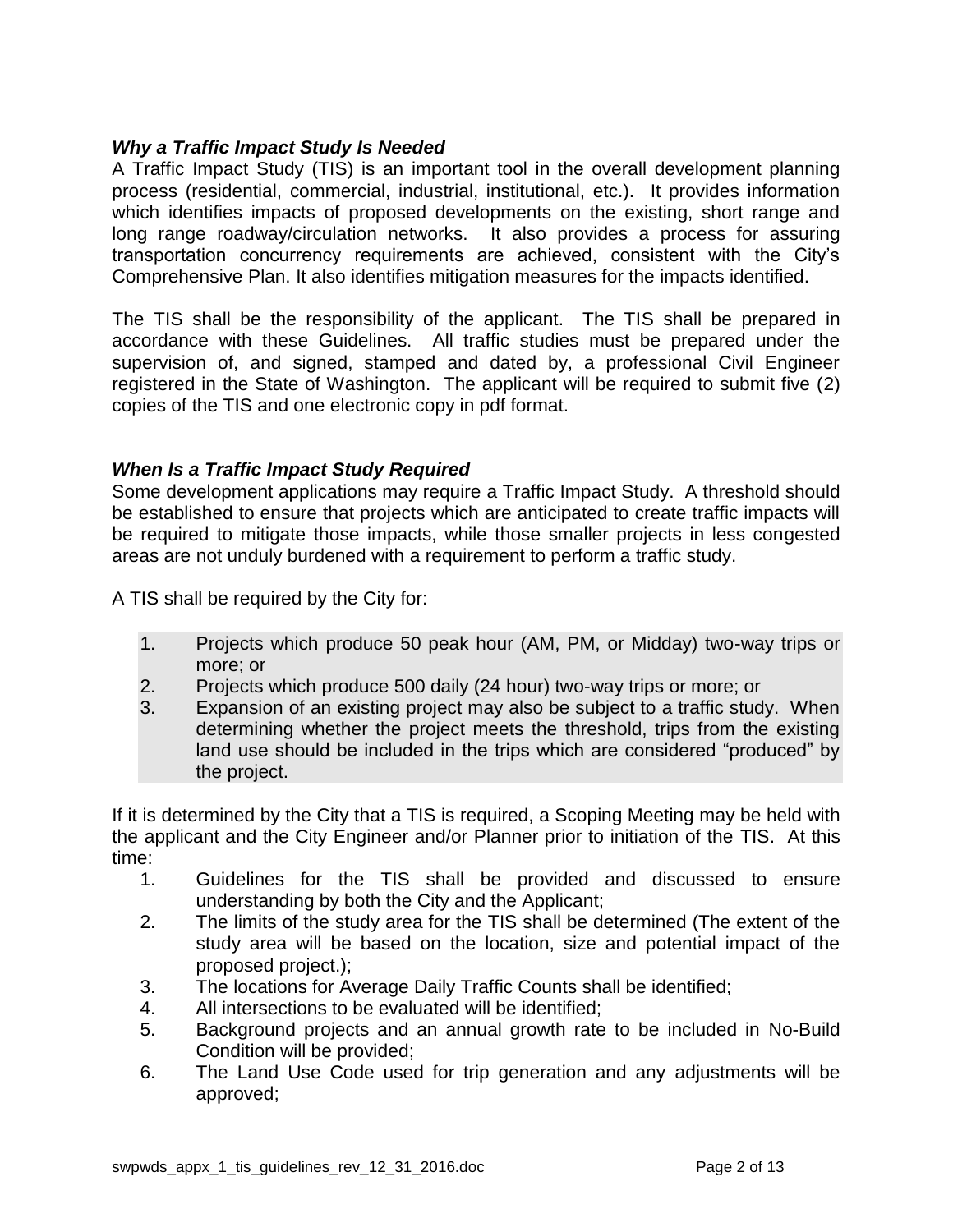- 7. Peak-Hour (AM, PM and/or Midday) counts and analysis will be designated; and
- 8. Any additional *project specific* requirements will be established.

A TIS shall be required by WSDOT any time WSDOT determines that a study is necessary.

Revisions to the TIS shall be provided as required by the City and/or WSDOT. The need for revisions will be based on the completeness of the traffic study, the thoroughness of the impact evaluation and the compatibility of the study with the proposed access and development plans.

# *Traffic Impact Study Area Establishment*

The limits of the study area (which include roadways and intersections to be evaluated) for the Traffic Impact Study shall be determined by the City's Engineer and Planner. The extent of the study area will be based on the location, size, and potential traffic impacts of the proposed project. As a minimum, for purposes of the concurrency evaluation, the traffic study will include an analysis of traffic operations at intersections impacted by 20 or more project trips during the AM or PM peak hour, unless the City has prior information that an impacted intersection would meet the City's level of service and concurrency management requirements within six years. For SEPA review, the City may add additional locations that do not meet the 20 project trip threshold to address traffic safety or operations. The City will also consider potential impacts to nonmotorized transportation and transit in defining the study area. If the applicant does not concur with the study area established by staff, the applicant may request that the City's Planning Commission determine the study area to be analyzed.

If required by the City, the study shall include all affected projects identified in the City's six-year Transportation Improvement Program (TIP) and 20-year Capital Facilities Plan (CFP).

If required by WSDOT, the study shall include all projects identified by WSDOT. Contact Roland Storme, WSDOT Development Services Manager at 360-757-5961.

## *Traffic Impact Study Review*

The City and WSDOT shall each perform an independent review the Traffic Impact Study. The City Engineer may review the TIS or may designate a consultant to perform the review on behalf of the City. Actual costs for the TIS review shall be borne by the applicant.

The Planning Commission may, at the applicant's request, review the Traffic Impact Study for any proposed development at a regularly scheduled meeting.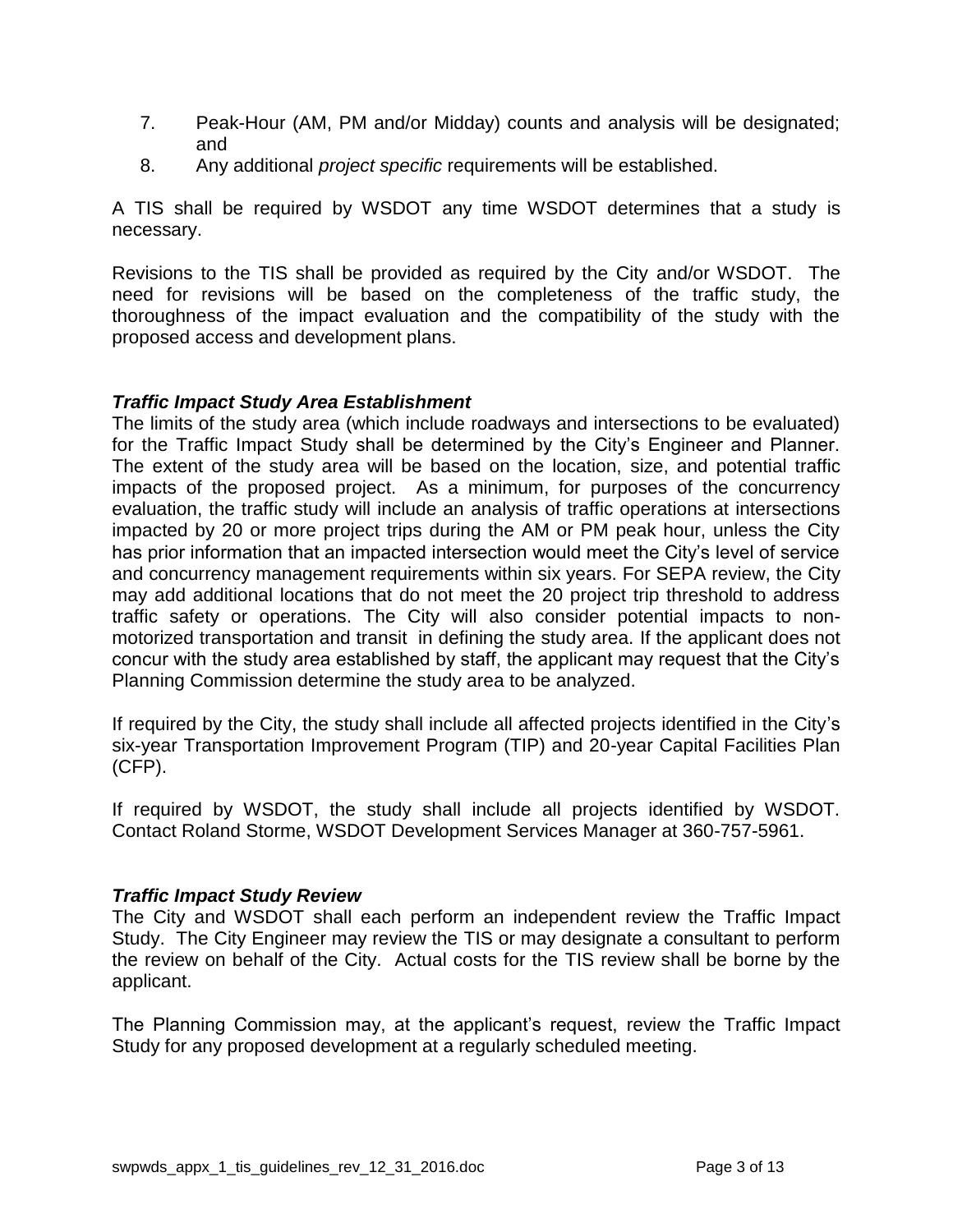#### *Mitigation Measures/Recommendations*

If the initial computerized analysis indicates that the City's adopted traffic Level of Service (LOS) goal will be exceeded, mitigation must be included in the study based on at least one additional analysis. The proposed mitigation must depict how the City's adopted traffic service level standards and transportation concurrency requirements will be achieved, or at least mitigated back to pre-project conditions if the future conditions without the project are below the adopted standards Acceptable roadway mitigation measures include, but are not limited to, the following:

- o Dedication of Right-of-Way based on current functional classification, WSDOT 20-year plan, City standards, and special concerns of the City Engineer;
- o Traffic signal timing adjustments;
- o Traffic signal phasing adjustments;
- o Restriping of the intersection;
- o Adding traveled way width;
- o Adding additional intersection turn lanes; and
- o Installation of a signal.
- o Payment of traffic impact fees, as adopted by the City.

Applicants will be responsible for the cost and implementation of identified improvement which mitigates the traffic impact of their proposed development. Because some improvements will not be implemented until the Build year, funding, in current dollars, for the identified improvements will be placed into an escrow account, specific for that improvement. To the extent that the City requires construction of all or a part of one or more transportation improvements included in the adopted traffic impact fee program, the applicant can request and be granted credits, as authorized by code.

#### *Traffic Improvement Implementation*

If traffic mitigation is required as part of an approved Traffic Impact Study, all approved traffic improvements shall be **implemented prior to receipt of an occupancy or Final Plat approval**, whichever is appropriate, unless otherwise provided for as part of the approved Traffic Impact Study.

## *Traffic Engineering Firm Selection*

The Traffic Impact Study shall be prepared for the applicant by a qualified traffic engineering firm selected from a list of traffic engineering firms maintained by the City. The list shall be created through the solicitation by the City, or its representative, of professional traffic engineers qualified to perform this service. The list shall contain the names of at least three traffic engineering firms, along with statements of qualifications on each. The list shall be updated periodically and approved by the City Engineer.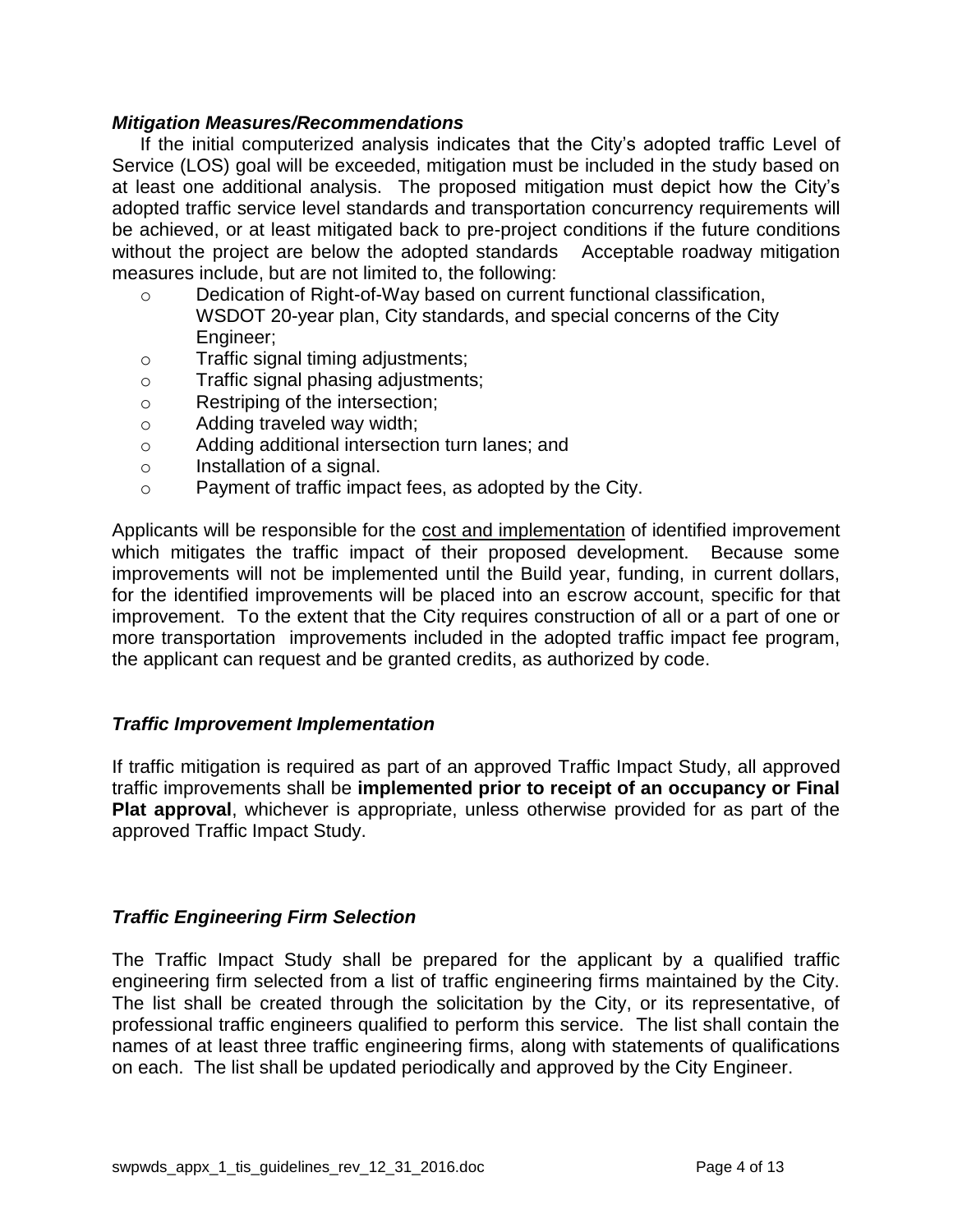If the applicant desires to use a traffic engineering firm other than one listed on the City's preferred list, the desired firm must submit a letter (identifying the applicant/study it would be preparing), a qualifications package (maximum of ten pages) and a sample Traffic Impact Study (without appendices) completed within the last 3 months. The information should be submitted to the City's Transportation Engineer for approval. Upon approval from the City's Engineer, the firm may proceed with the study.

# **TRAFFIC STUDY OUTLINE**

- *I. Executive Summary*
	- A. Project Description
	- B. Existing Conditions
	- C. Probable Impacts of the Project (No-Build and Build Conditions)
	- D. Traffic Operations Analysis (Existing, No-Build and Build Conditions)
	- E. Transportation Concurrency
	- F. Mitigation Measures/Recommendations
	- G. Conclusions
- *II. Introduction*
	- A. Project Description
- *III. Existing Conditions*
	- A. Geometric and Traffic Control
	- B. Traffic Volumes
	- C. Sight Distance
	- D. Accidents
- *IV. No-Build Condition (Future Traffic Without Proposed Development)*
	- A. Background Traffic Volumes (Projected Traffic)
		- 1. Annual Growth

2. Site Specific Development (Other approved developments located within the designated study area scheduled for completion prior to proposed project)

- B. Planned (Funded) Roadway Improvements
- *V. Build Condition (Future Traffic With Proposed Project)*
	- A. Trip Generation
	- B. Adjustments to Trip Generation (When Applicable)
	- C. Trip Distribution and Trip Assignment
	- D. Phasing of Project
	- E. Build Traffic Volumes
- *VI. Traffic Operations Analysis* 
	- A. Methodology
	- B. Analysis Results
		- 1. Existing Condition
		- 2. No-Build Condition
		- 3. Build Condition
- *VII. Special Analyses/Issues (At City of Sedro-Woolley's or WSDOT's Option)*
	- A. Traffic Signal Warrants
	- B. Others, as appropriate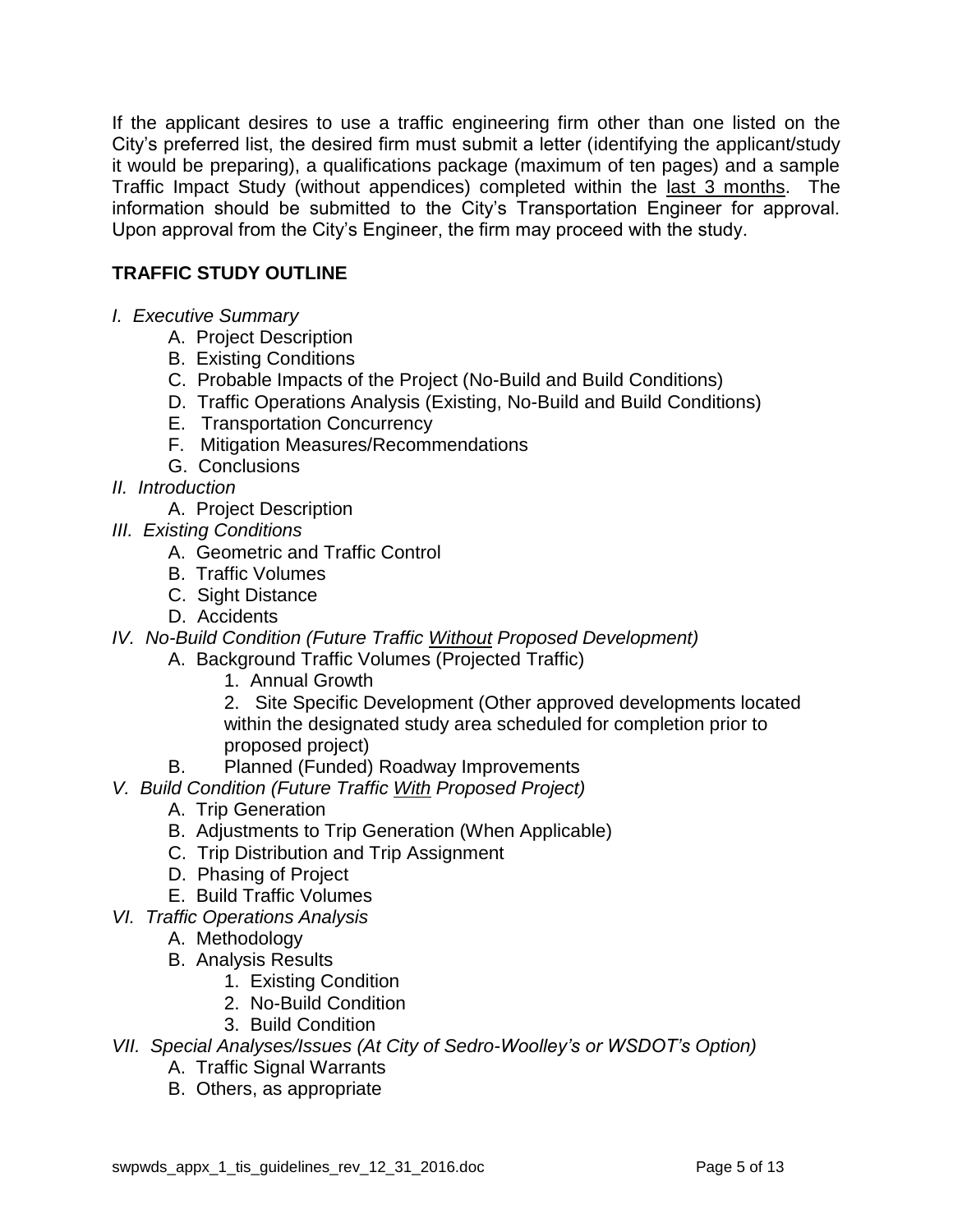- *VIII. Mitigation Measures/Recommendations*
	- A. Traffic Impact Fees
	- B. Off Site Improvement Needs
	- C. Proposed Site Access
	- D. WSDOT Mitigation
- *IX. Transportation Concurrency Assessment*
- *X. Conclusions*
- *XI. Appendix*
	- A. Traffic Count Data
		- 1. Average Daily 24-Hour Traffic Volumes
		- 2. Peak Hour Turning Movement Volumes (AM, PM and/or Midday)
	- B. Capacity Analysis Summary Sheets
		- 1. Existing Condition
		- 2. No-Build Condition (per phase)
		- 3. Build Condition (per phase)
		- 4. Build Mitigated Condition (per phase)

## **LIST OF FIGURES**

- 1. Vicinity Map (Site Location Map)
- 2. Conceptual Site Plan
- 3. Existing Geometrics
- 4. (Year) Existing Weekday Morning Peak-Hour Traffic Volumes \*
- 5. (Year) Existing Weekday Evening Peak-Hour Traffic Volumes \*
- 6. (Year) Existing Saturday Midday Peak-Hour Traffic Volumes \*
- 7. (Year) No-Build Weekday Morning Peak-Hour Traffic Volumes \*
- 8. (Year) No-Build Weekday Evening Peak-Hour Traffic Volumes \*
- 9. (Year) No-Build Saturday Midday Peak-Hour Traffic Volumes \*
- 10. Project Trip Assignment (Percentages)
- 11. Weekday Morning Project-Generated Peak-Hour Traffic Volumes \*
- 12. Weekday Evening Project-Generated Peak-Hour Traffic Volumes \*
- 13. Saturday Midday Project-Generated Peak-Hour Traffic Volumes \*
- 14. (Year) Build Weekday Morning Peak-Hour Traffic Volumes \*
- 15. (Year) Build Weekday Evening Peak-Hour Traffic Volumes \*
- 16. (Year) Build Saturday Midday Peak-Hour Traffic Volumes \*
- Some of the figures listed above will *not* be required in all TISs. Figures depicting peak-hour conditions (All Figures exclusive of *#1, #2, #3, & #10*) which will be required will be specified at the Scoping Meeting.

## **LIST OF TABLES**

- 1. Existing Average Daily Traffic Volume Summary
- 2. Summary of Sight Distance Analysis (Stopping Sight Distance and Corner Sight Distance)
- 3. Accident History Summary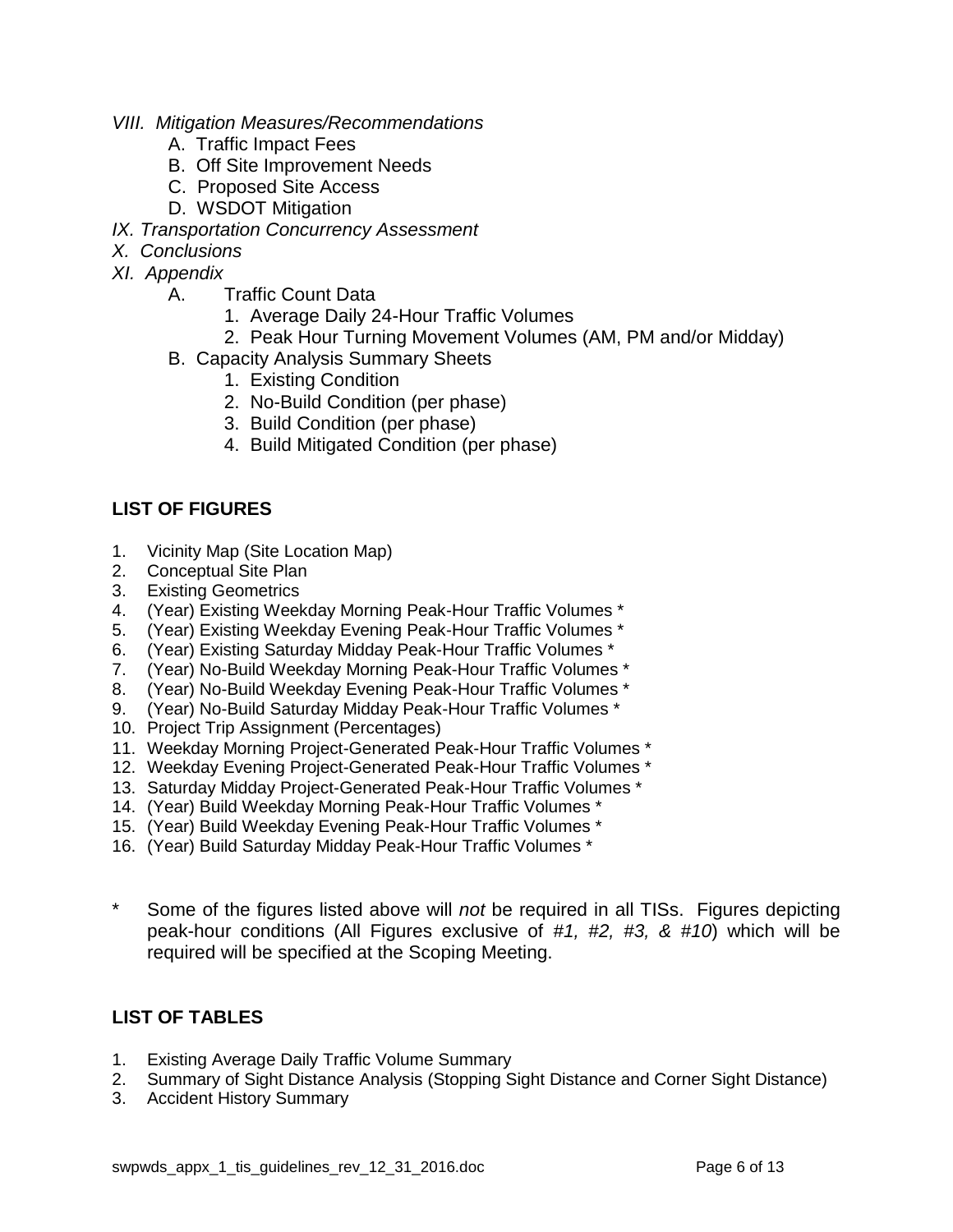- 4. Project Trip-Generation Summary
- 5. Trip-Distribution (Assignment) Summary
- 6. Peak-Hour Traffic Volume Increases
- 7. Level-of-Service Criteria for Unsignalized Intersections
- 8. Level-of-Service Criteria for Signalized Intersections
- 9. Level-of-Service Capacity Analysis Summary (Existing, No-Build and Build Conditions)
- 10. Level-of-Service Capacity Analysis Comparison Summary for Build Mitigated Conditions

#### **TRAFFIC STUDY FORMAT**

In order to provide consistency and facilitate review of traffic studies, the format identified below must be followed. Under each heading, the content and methodologies to be utilized are discussed.

#### *I. Executive Summary*

The Executive Summary of the report shall be a clear, concise description of the study findings. It shall include a general description of the project scope, existing conditions, probable impacts of the project, traffic operations and conclusions, mitigation measures, and recommendations.

Technical publications, calculations, documentation, data reporting, and detailed design should not be included in this section. The Executive Summary should not be longer than *five (5) pages*, complete in itself, and not dependent on supplementary data included by reference.

#### *II. Introduction*

#### Project Description

The Introduction shall supply the reader with the location of the project site. As part of the description, a site location map (*Figure #1 - Vicinity Map*) shall be provided. The map shall include roadways which afford access to the site, and are included in the study area.

The limits of the study area for the traffic study shall be determined by the City's Transportation Engineer and/or Planner prior to initiation of the study. The extent of the study area will be based on the location, size, and potential impact of the proposed project.

In addition, a detailed description of the project shall be provided. This description shall include the size of the parcel, general terrain features, access to the site, anticipated completion date, and the existing and proposed uses of the site (including phasing). This information shall include the square footage of each use or number and size of units proposed. Parking and internal circulation should also be discussed in this section. A figure which presents the site development as proposed should be included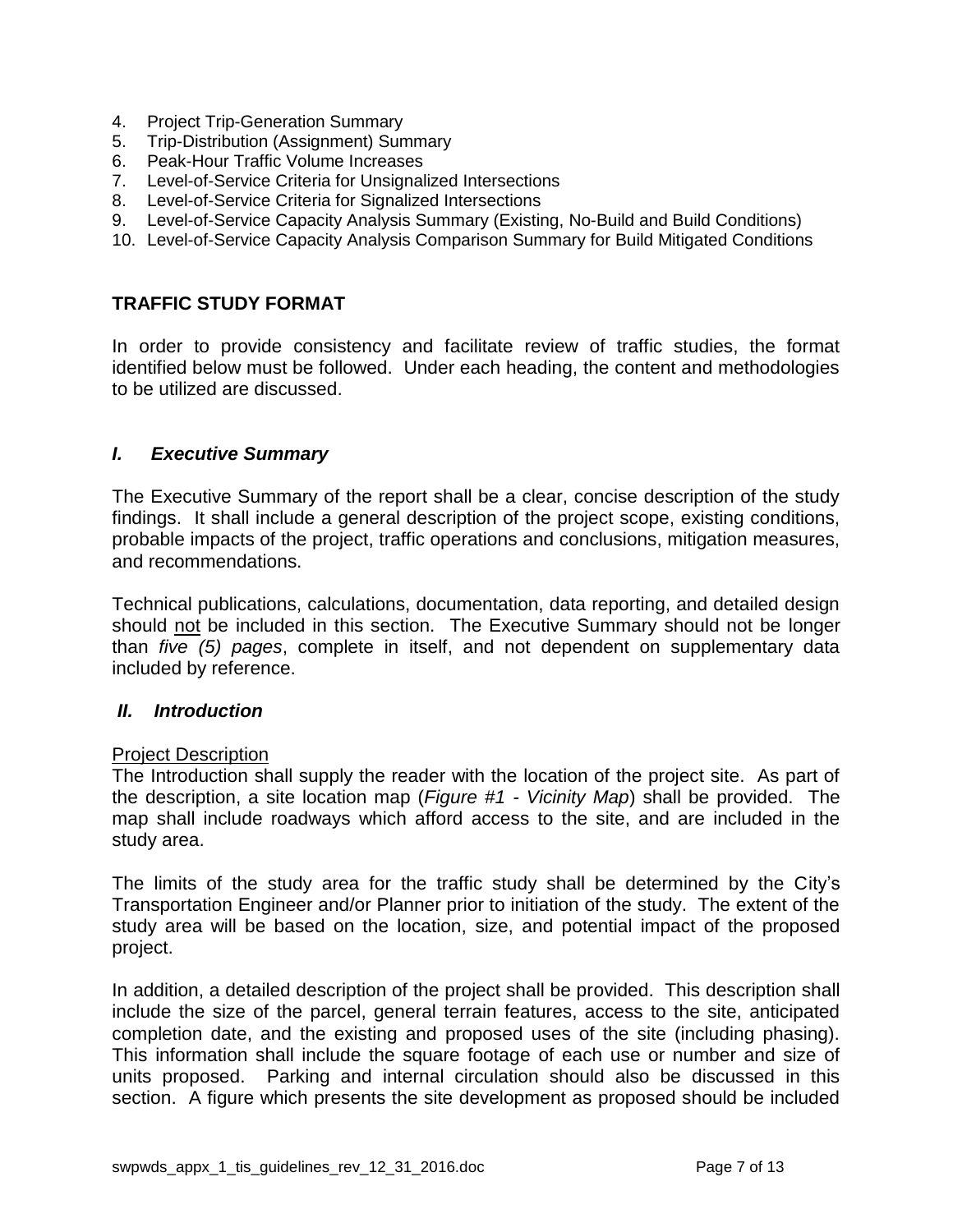in the report (*Figure #2 - Site Plan*).

The intent of the traffic study is to evaluate worst case traffic impacts. If several different uses are permitted, the land use with the greatest overall traffic impact shall be assumed in the study, unless the applicant specifies the uses for the site.

## *III. Existing Conditions*

#### Geometrics and Traffic Control

The TIS must identify the existing conditions in the vicinity of the project site, including a description of the area to be affected by the development. This is to provide a comparison of the impacts over time on land use and circulation.

A comprehensive field inventory of the site and study area should be conducted. The field study shall include collection of geometric data (number of lanes, intersection configurations, etc.), traffic controls and traffic volumes. Results of the inventory shall be described in detail within the report and geometric data and traffic controls shall be depicted graphically (*Figure #3 - Existing Geometrics*).

#### Traffic Volumes

In order to determine the existing traffic demands and flow patterns within the study area, automatic traffic recorder (ATR), manual turning movement, and vehicle classification counts (24 hour) need to be compiled.

Average daily traffic count data shall be current (less than 1.5 years old). Count data may be obtained from the Washington Department of Transportation (WSDOT). If current data is not available, the applicant will be required to perform the counts.

Peak hour counts shall also be current (less than 1.5 years old). They shall be conducted at study area intersections during weekday morning (7-9 AM) and evening (4-6 PM) peak hours for residential, lodging, industrial, medical and office developments; and during weekday evening (4-6 PM) and Saturday midday (11 AM-1 PM) peak hours for retail and recreational developments. Traffic volume data required for institutional developments will be determined by the City Transportation Engineer and/or Planner at the Scoping Meeting.

Weekday (Tuesday - Thursday) counts should be completed. The counts should be conducted during weeks which have no holidays and if possible during the school year. In situations when traffic counts must be conducted while school is not in session, a seasonal adjustment shall be applied to daily and peak hour volumes collected for use in the study. The seasonal adjustment can be obtained from either the City's Transportation Engineer and/or Planner, or from the WSDOT.

Average daily traffic volumes shall be summarized in tabular form within the report. Existing peak hour traffic volumes shall be depicted graphically within the traffic study (*Figures #4 - #6*). Actual count summary sheets shall be submitted within the appendix.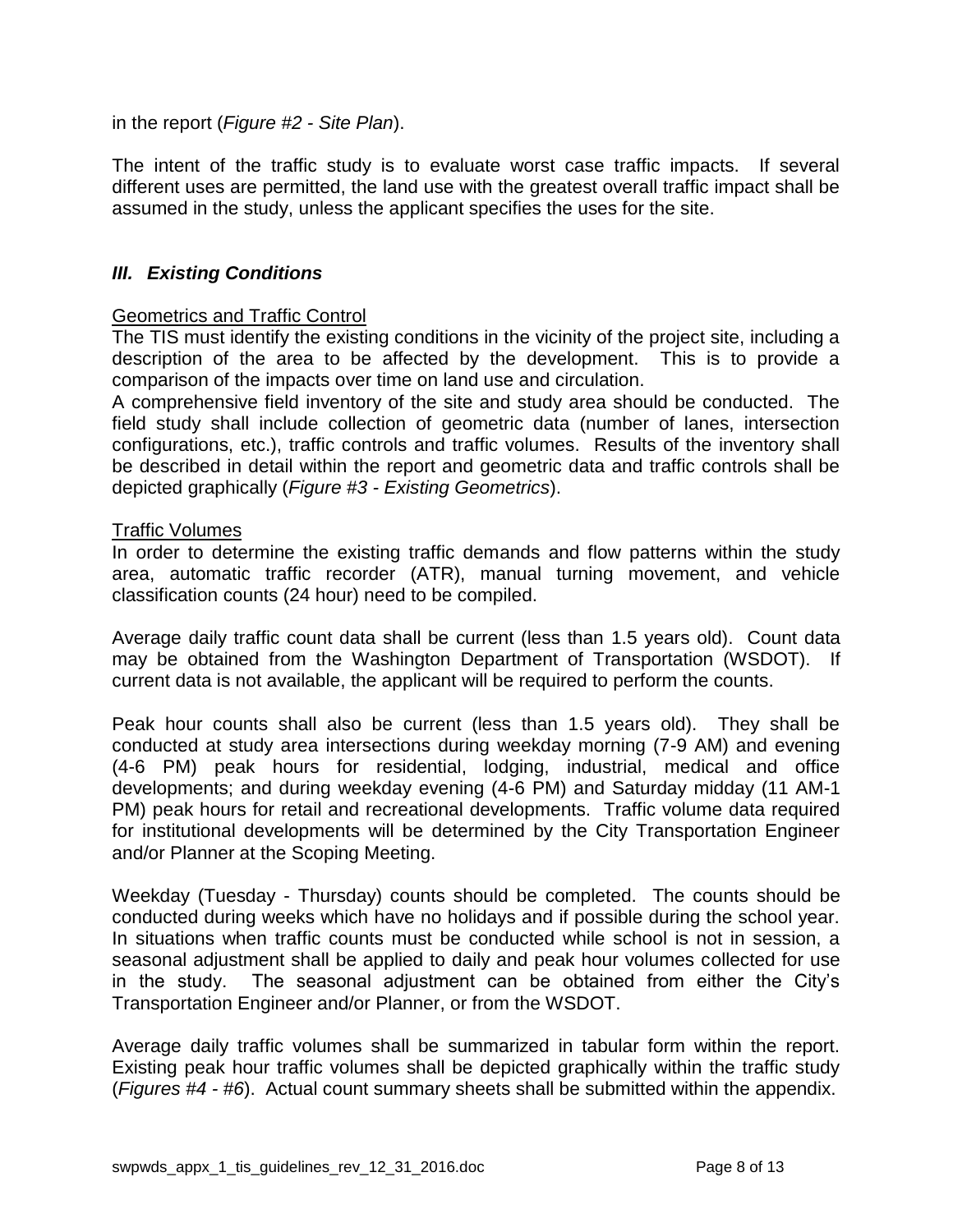## Sight Distance

To identify potential safety concerns associated with site access and egress, sight distance at intersections (stopping sight distance and corner sight distance) measurements shall be conducted at the proposed site driveway/driveways. The measured sight distance shall be compared to minimum requirements, as established by the American Association of State Highway and Transportation Officials (AASHTO) and the WSDOT Access and Roadside Management Standards. A summary of sight distance analysis should be presented in tabular form.

#### **Accidents**

Three years of the most current accident data shall be obtained from the WSDOT or Department of Public Safety for intersections within the study area. This data shall be summarized within the report in tabular form along with a brief written description at each critical location.

## *IV. No-Build Condition (Future Traffic Without Proposed Development)*

## Background Traffic Volumes

The No-Build condition evaluates projected future traffic without the proposed development. It includes at a minimum an annual growth rate and future traffic from other proposed (approved) developments to be located within the vicinity of the site. Both the annual growth rate and list of approved developments will be discussed and furnished to the Applicant by the City. The traffic study shall specify the No-Build volumes associated with the daily and AM and PM peak hour conditions. Results shall be presented in both graphic (*Figures #7 - #9)* and tabular form.

#### Planned Roadway Improvements

Any planned (*funded*) roadway improvements to be completed within the study area should be identified and discussed within the TIS. These improvements shall be reflected in the No-Build and Build analyses.

## *V. Build Condition (Future Traffic With Proposed Project)*

#### Trip Generation

Traffic volumes expected to be generated by the proposed development shall be forecast using the latest edition of the Institute of Transportation Engineers' (ITE), Trip Generation manual. The calculation of traffic volumes used to determine impacts of the development shall be based on the maximum land use intensity allowed under the existing (or proposed) Zoning Ordinance or the General Plan.

A summary table listing each type of land use, corresponding size or number of units (sq. ft., dwelling units, etc.), the average trip generation rates used (total daily traffic and AM, PM and/or Midday peak hours of the street) and the resultant total trips generated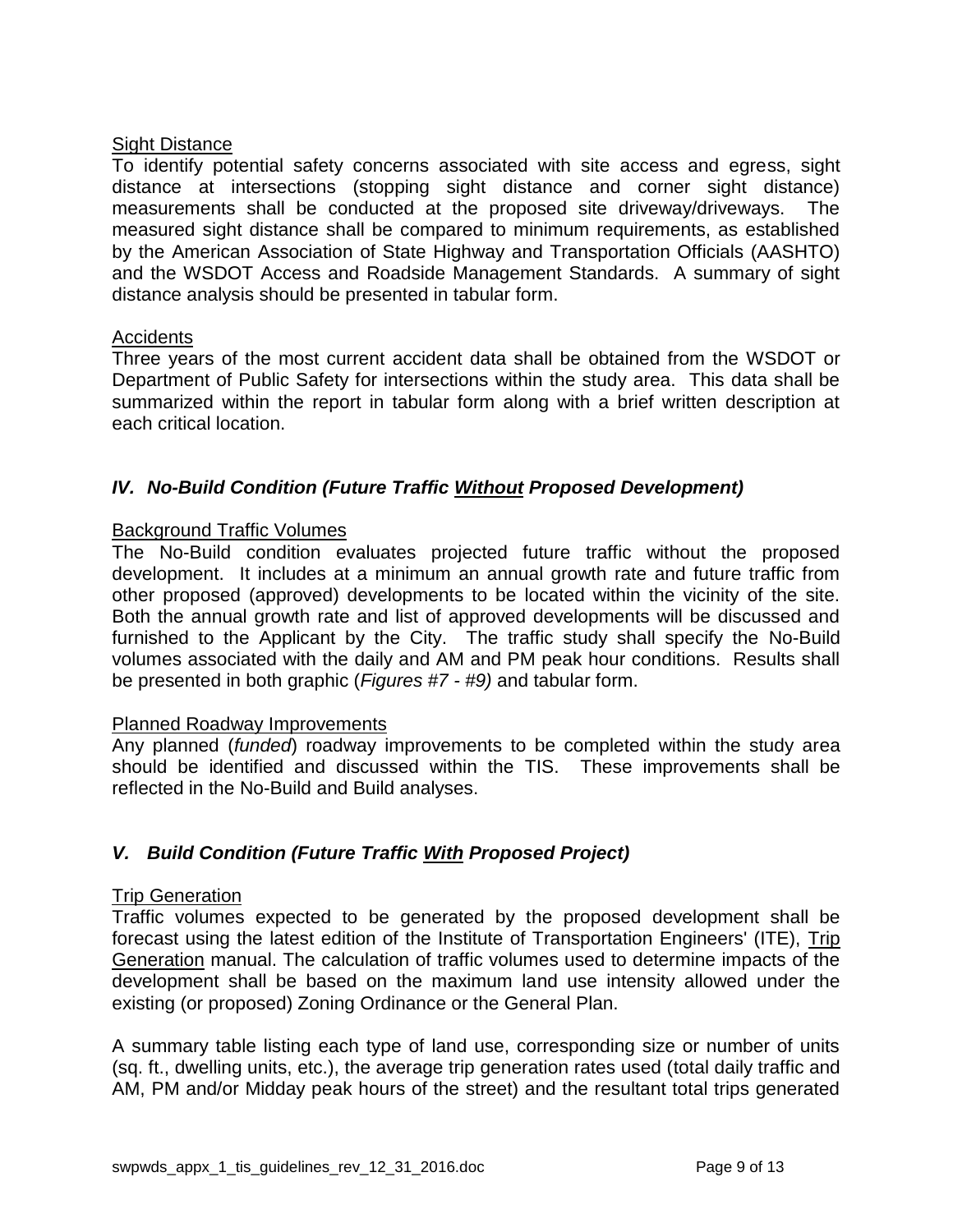must be provided for the project site.

#### Adjustments to Trip Generation

Internal capture and pass-by traffic adjustments are important factors in projection of site impact. Internal capture is described as trips which are satisfied on the site which do not need to utilize the external roadway network. A pass-by trip is considered a "non-diverted" trip which is already on the roadway which now stops at the site. Such adjustments may be permitted for developments with the approval of the City's Transportation Engineer and/or Planner.

#### Trip Distribution and Trip Assignment

Traffic generated by the site must be distributed and assigned to the roadway network in order to determine the project's impacts. Trip distribution refers to the direction a vehicle will take to access or leave the project site and can vary depending on:

Type of proposed development surrounding the site;

Similar land uses in the vicinity;

Size of the proposed development; and

Conditions on the roadway network in the vicinity.

Trip assignment identifies the actual routes taken by project traffic to and from the site. Trip assignment should typically be rounded to the nearest five percent (5%). Graphic presentations (*Figure #10*), as well as discussions in text, of the trip assignment shall be provided in the report.

#### Phasing of Project

For each horizon year, the distribution of project trips shall be shown in graphic format (*Figures #11- #13*) using percentages of project traffic by geographical direction. The text should describe the methodology and assumptions which are used in the determination of trip distribution.

#### Build Traffic Volumes

In order to develop mitigation measures for development, conditions with the project in place must be known. Project generated and distributed traffic shall be added to the No-Build traffic volumes. Resulting Build traffic volumes shall be depicted graphically (*Figures #14 - #16*).

## *VI. Traffic Operations Analysis*

Measuring existing and future traffic volumes quantifies traffic flow within the study area. To assess quality of flow, roadway capacity analyses are required under the following conditions:

**Existing** Future No-Build (per project phase) Future Build (per project phase)

Capacity analyses provide an indication of how well the study area intersections serve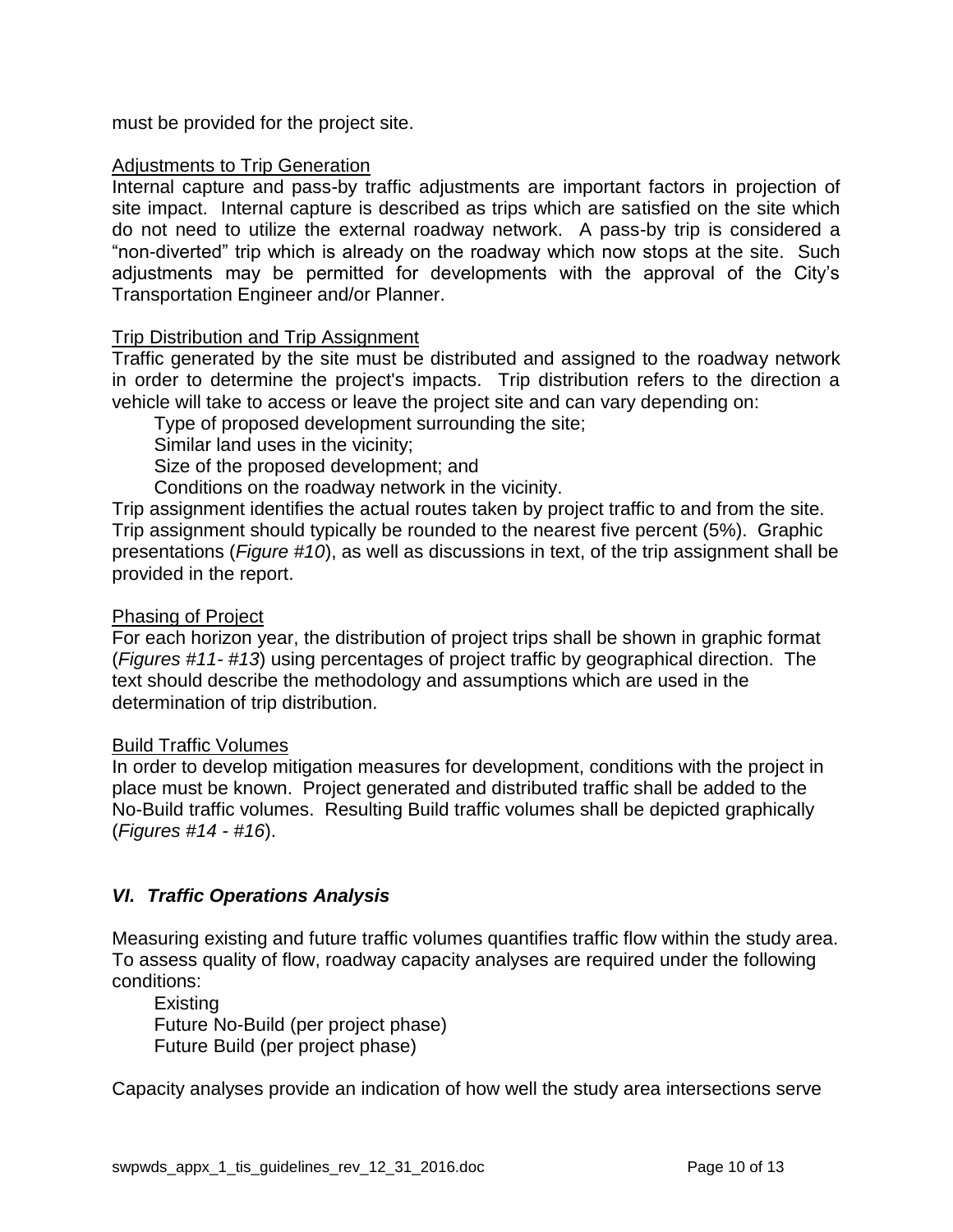existing and future traffic demands. A primary result of capacity analyses is the assignment of Levels of Service (LOS) to traffic facilities under various traffic flow conditions. The capacity analysis methodology used shall be based on the concepts and procedures in the most current edition of the Highway Capacity Manual, Special Report 209; Transportation Research Board; Washington, D.C. A description of the methodology and level of service definitions shall be included within the report.

For existing and future conditions, Level of Service (LOS) at all study intersections, inclusive of the project driveway/driveways, shall be calculated using the latest edition of the Highway Capacity Manual for signalized and unsignalized intersections.

An overall intersection Level of Service (*LOS*) *D* shall be considered acceptable for intersections along SR 20, SR 9, and principal arterials within the City's UGA. LOS C or better is the adopted standard for secondary and collector arterials within the UGA.

The overall volume to capacity (V/C) and average control delay per vehicle must be presented for both signalized intersections. For unsignalized intersections, the LOS and average control delay per vehicle for the critical movement(s) shall be identified.

The traffic study shall specify the Existing, No-Build and Build LOS, V/C and delays associated with the peak hour conditions. Results shall be presented in tabular form. Actual calculations shall be submitted in the Appendix of the TIS.

# *VII. Special Analyses/Issues*

## **Signal Warrants**

Unsignalized intersections experiencing significant deficiencies (delays) shall be evaluated for potential signalization. Signal Warrants should be completed for these locations using the latest edition of the Manual On Uniform Traffic Control Devices for Streets and Highways (MUTCD), published by the U.S. Department of Transportation Federal Highway Administration. Results of these analysis should be discussed and recommendations established and presented in this section of the TIS.

## *VIII. Mitigation Measures/Recommendations*

#### Traffic Impact Fees

The TIS should provide reference to the City's adopted traffic impact fee requirements, based on district, land uses, and trip generation. Potential requests for credits also should be identified.

## Off Site Improvement Needs

The final phase of the analysis process is to identify the improvement measures necessary to minimize the impact of the "project" on the transportation system. Intersections must be mitigated if the Build Condition is expected to operate below the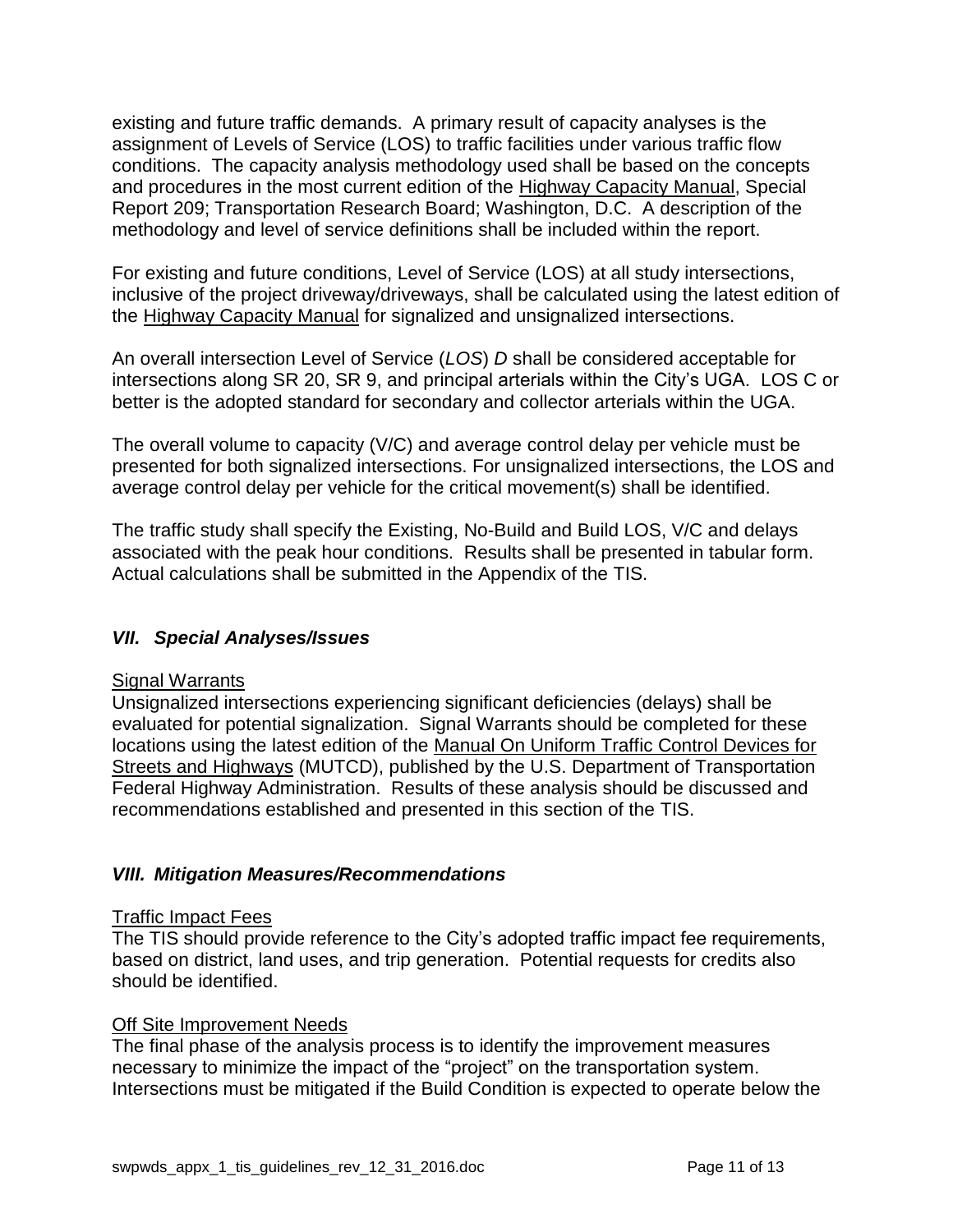City's acceptable service level standard. Measures considered necessary to mitigate future roadway system deficiencies under Build Conditions shall be recommended as they relate to impacts of the proposed project within the designated study area. These intersections should be mitigated at a minimum to operate *better than or equal* to the Future No-Build condition based on the calculated V/C and average stopped delay of the overall intersection (signalized) and critical movement (unsignalized).

#### Proposed Site Access

A complete description of the access/egress of the site should be explained and depicted. It should include number of driveways, their locations, distances between driveways and intersections, types of driveways (two-way, one-way, etc.), traffic controls, etc. As discussed under the Traffic Operations Analysis section of the TIS, capacity analysis shall be completed for all project driveways.

#### WSDOT Mitigation

Address all WSDOT mitigation issues, including pro-rata share of affected WSDOT projects.

## *IX. Transportation Concurrency Assessment*

The traffic study should include a summary of the operations analyses to illustrate that the development project complies with the City's level of service standards and concurrency requirements, or how concurrency will be achieved with agency or developer improvements, phasing, transportation demand management, or other strategies.

## *X. Conclusions*

This section of the traffic study shall summarize the required improvements and the proposed mitigation measures. This should include at a minimum:

Existing and future LOS results; Recommended Roadway improvements; and Resultant LOS with proposed improvements in place.

# *X. Appendix*

The final section of the TIS shall include average daily and peak hour turning movement traffic count data collected and/or obtained from other sources. Summary sheets for all capacity analyses completed shall also be included within the appendix of the TIS.

#### **LIST OF FIRMS QUALIFIED TO CONDUCT TRAFFIC IMPACT STUDIES Within the**